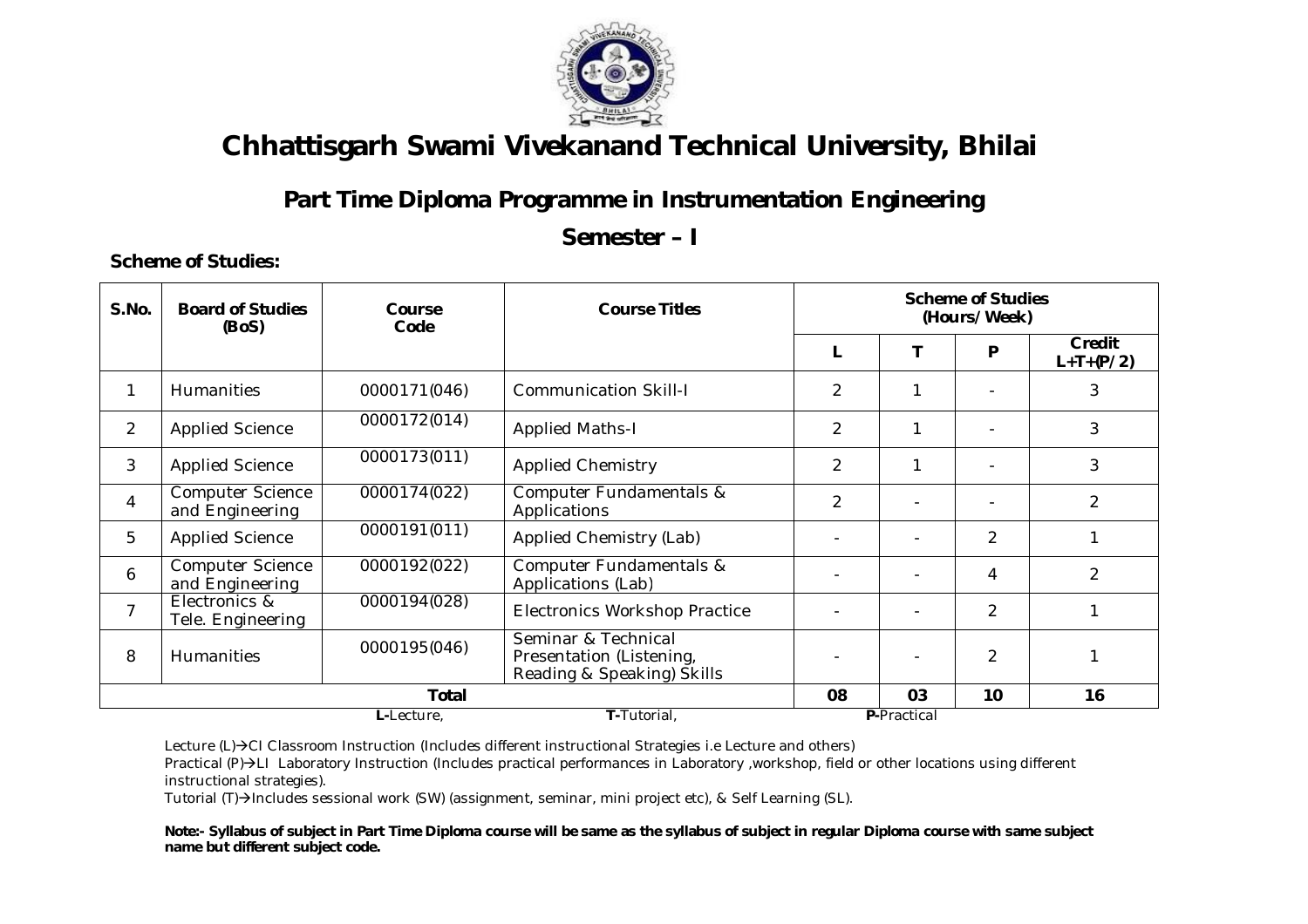

### **Part Time Diploma Programme in Instrumentation Engineering**

**Semester – I**

#### **Scheme of Examination:**

|                |                                                   |                                |                                                                               |                          | <b>Scheme of Examination</b> |                  |                |                          |     |  |
|----------------|---------------------------------------------------|--------------------------------|-------------------------------------------------------------------------------|--------------------------|------------------------------|------------------|----------------|--------------------------|-----|--|
| S.No.          | <b>Board of Studies</b>                           | Course<br><b>Course Titles</b> |                                                                               | <b>Theory</b>            |                              | <b>Practical</b> |                | <b>Marks</b>             |     |  |
|                | (BoS)                                             | Code                           |                                                                               | <b>ESE</b>               | <b>CT</b>                    | <b>TA</b>        | <b>ESE</b>     | ТA                       |     |  |
| 1              | <b>Humanities</b>                                 | 0000171(046)                   | <b>Communication Skill-I</b>                                                  | 70                       | 20                           | 30               | $\sim$         |                          | 120 |  |
| $\overline{2}$ | <b>Applied Science</b>                            | 0000172(014)                   | <b>Applied Maths-I</b>                                                        | 70                       | 20                           | 30               |                |                          | 120 |  |
| 3              | <b>Applied Science</b>                            | 0000173(011)                   | <b>Applied Chemistry</b>                                                      | 70                       | 20                           | 30               |                |                          | 120 |  |
| $\overline{4}$ | <b>Computer Science</b><br>and Engineering        | 0000174(022)                   | Computer Fundamentals &<br>Applications                                       | 70                       | 20                           | 30               | $\blacksquare$ | $\overline{\phantom{a}}$ | 120 |  |
| 5              | <b>Applied Science</b>                            | 0000191(011)                   | Applied Chemistry (Lab)                                                       | $\overline{\phantom{0}}$ |                              |                  | 30             | 50                       | 80  |  |
| 6              | <b>Computer Science</b><br>and Engineering        | 0000192(022)                   | Computer Fundamentals &<br>Applications (Lab)                                 |                          |                              |                  | 30             | 50                       | 80  |  |
| 7              | Electronics &<br>Telecommunication<br>Engineering | 0000194(028)                   | <b>Electronics Workshop Practice</b><br>(Lab)                                 | $\overline{\phantom{0}}$ |                              |                  | 30             | 70                       | 100 |  |
| 8              | <b>Humanities</b>                                 | 0000195(046)                   | Seminar & Technical<br>Presentation (Listening,<br>Reading & Speaking) Skills | $\overline{\phantom{0}}$ |                              |                  |                | 60                       | 60  |  |
|                | <b>Total</b>                                      |                                |                                                                               | 280                      | 80                           | 120              | 90             | 230                      | 800 |  |

**ESE :** End Semester Exam, **CT:** Class Test, **TA:** Teachers Assessment

Note: i) TA in Theory includes Sessional work (SW) and Attendance (ATT) with weightage of 70% and 30% of total respectively.

ii) TA in Practical includes performance of PRA, PDA and Viva-Voce with weightage of 50%, 40% and 10% of total respectively.

iii) 85% attendance is essential in theory & Practical classes to appear in examination.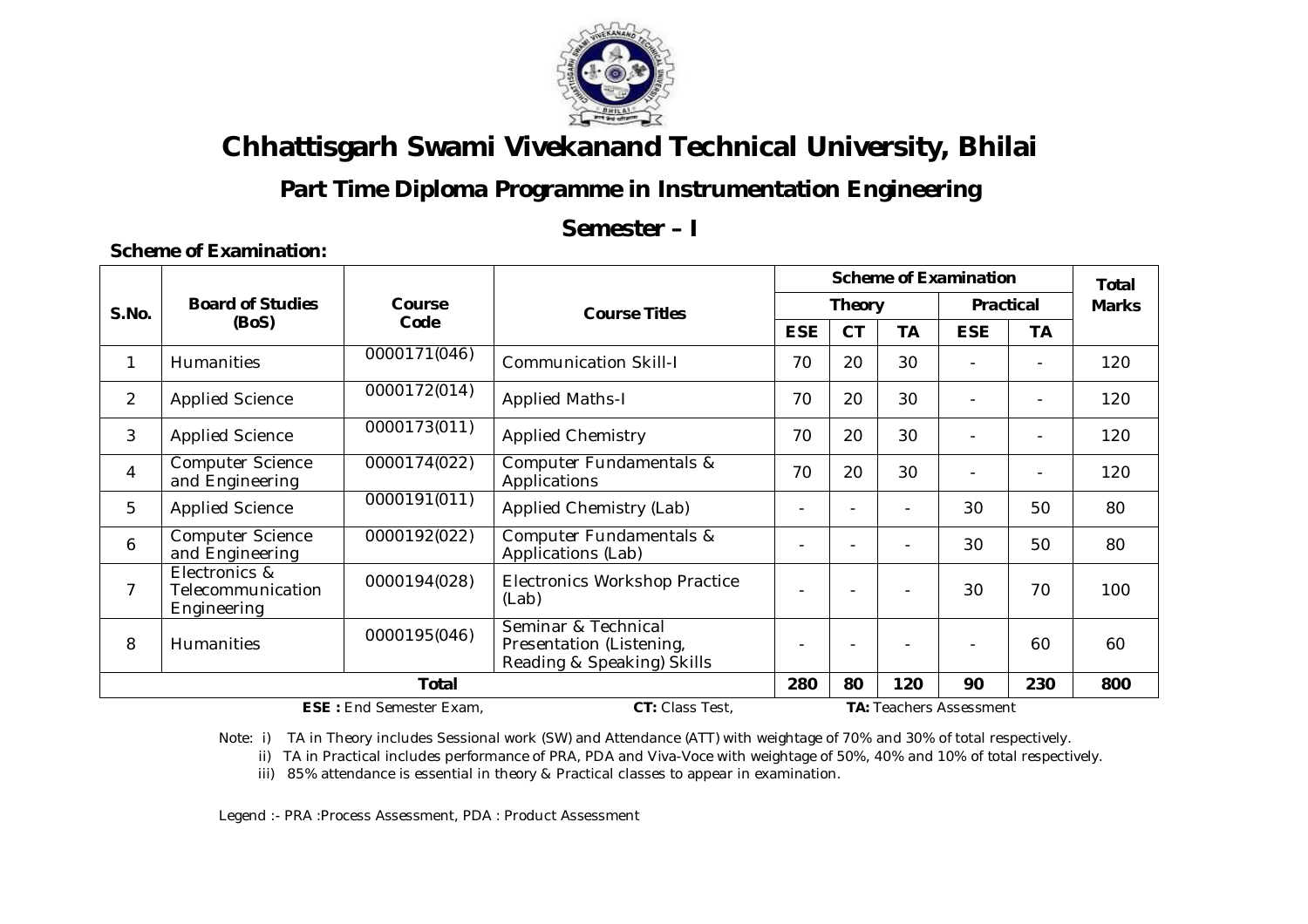

### **Part Time Diploma Programme in Instrumentation Engineering**

### **Semester – II**

**Scheme of Studies:**

| S.No.          | <b>Board of Studies</b><br>(BoS)                  | Course<br>Code | <b>Course Titles</b>                                                                 |                | <b>Scheme of Studies</b><br>(Hours/Week) |                |                       |  |  |  |
|----------------|---------------------------------------------------|----------------|--------------------------------------------------------------------------------------|----------------|------------------------------------------|----------------|-----------------------|--|--|--|
|                |                                                   |                |                                                                                      | L              | т                                        | P              | Credit<br>$L+T+(P/2)$ |  |  |  |
| 1              | Humanities                                        | 0000271(046)   | <b>Communication Skill-II</b>                                                        | $\overline{2}$ | 1                                        |                | 3                     |  |  |  |
| $\overline{2}$ | <b>Applied Science</b>                            | 0000272(014)   | <b>Applied Maths-II</b>                                                              | $\overline{2}$ | 1                                        |                | 3                     |  |  |  |
| 3              | <b>Applied Science</b>                            | 0000273(015)   | <b>Applied Physics</b>                                                               | $\overline{2}$ | $\mathbf{1}$                             |                | 3                     |  |  |  |
| 4              | Electronics &<br>Telecommunication<br>Engineering | 0000275(028)   | <b>Basic Electronics Engineering</b>                                                 | $\overline{2}$ | $\mathbf 1$                              |                | 3                     |  |  |  |
| 5              | <b>Applied Science</b>                            | 0000290(015)   | Applied Physics (Lab)                                                                |                |                                          | 2              |                       |  |  |  |
| 6              | Electronics &<br>Telecommunication<br>Engineering | 0000292(028)   | Basic Electronics Engineering (Lab)                                                  | $\overline{a}$ | $\blacksquare$                           | $\overline{4}$ | 2                     |  |  |  |
| $\overline{7}$ | Humanities                                        | 0000293(046)   | Seminar & Technical Presentation<br>(Personality Development &<br>Leadership) Skills |                | $\blacksquare$                           | $\overline{2}$ |                       |  |  |  |
|                |                                                   | Total          |                                                                                      | 08             | 04                                       | 08             | 16                    |  |  |  |
|                | T-Tutorial,<br><b>P-Practical</b><br>L-Lecture.   |                |                                                                                      |                |                                          |                |                       |  |  |  |

Lecture (L)→CI Classroom Instruction (Includes different instructional Strategies i.e Lecture and others)

Practical (P)->LI Laboratory Instruction (Includes practical performances in Laboratory ,workshop, field or other locations using different instructional strategies).

Tutorial (T)->Includes sessional work (SW) (assignment, seminar, mini project etc), & Self Learning (SL).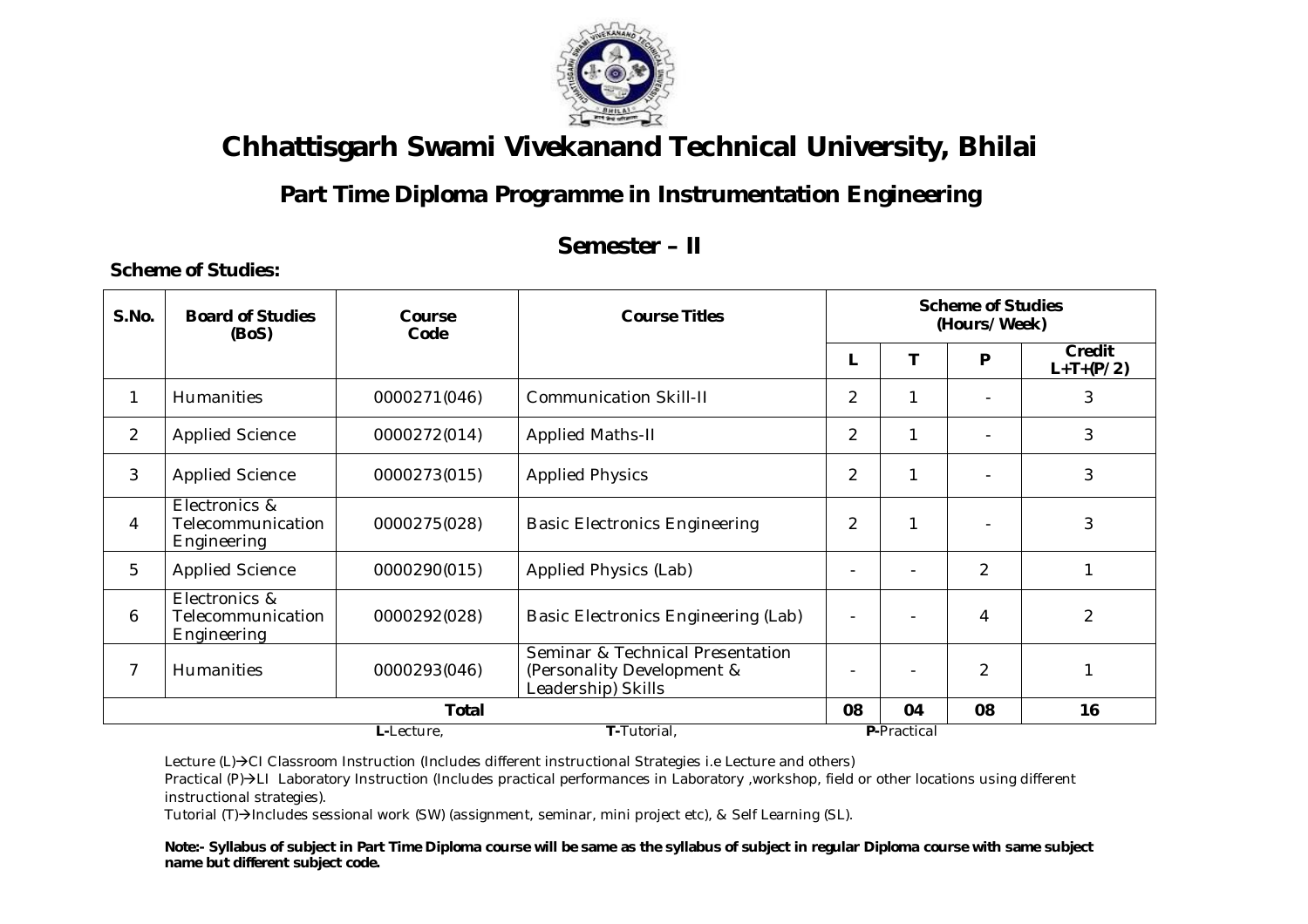

### **Part Time Diploma Programme in Instrumentation Engineering**

#### **Semester – II**

#### **Scheme of Examination:**

| S.No.          | <b>Board of Studies</b>                           | Course       | <b>Course Titles</b>                                                                    | <b>Scheme of Examination</b> |                          |                          |                          |                          | <b>Total</b> |  |
|----------------|---------------------------------------------------|--------------|-----------------------------------------------------------------------------------------|------------------------------|--------------------------|--------------------------|--------------------------|--------------------------|--------------|--|
|                | (BoS)                                             | Code         |                                                                                         |                              | <b>Theory</b>            |                          | <b>Practical</b>         |                          | <b>Marks</b> |  |
|                |                                                   |              |                                                                                         | <b>ESE</b>                   | <b>CT</b>                | <b>TA</b>                | <b>ESE</b>               | <b>TA</b>                |              |  |
| 1              | Humanities                                        | 0000271(046) | <b>Communication Skill-II</b>                                                           | 70                           | 20                       | 30                       |                          | $\overline{\phantom{0}}$ | 120          |  |
| $\overline{2}$ | <b>Applied Science</b>                            | 0000272(014) | <b>Applied Maths-II</b>                                                                 | 70                           | 20                       | 30                       |                          | $\overline{\phantom{0}}$ | 120          |  |
| 3              | <b>Applied Science</b>                            | 0000273(015) | <b>Applied Physics</b>                                                                  | 70                           | 20                       | 30                       |                          |                          | 120          |  |
| 4              | Electronics &<br>Telecommunication<br>Engineering | 0000275(028) | <b>Basic Electronics Engineering</b>                                                    | 70                           | 50                       | 50                       | $\overline{\phantom{0}}$ | $\overline{\phantom{a}}$ | 170          |  |
| 5              | <b>Applied Science</b>                            | 0000290(015) | Applied Physics (Lab)                                                                   |                              | $\overline{\phantom{0}}$ | $\overline{\phantom{a}}$ | 30                       | 50                       | 80           |  |
| 6              | Electronics &<br>Telecommunication<br>Engineering | 0000292(028) | <b>Basic Electronics Engineering</b><br>(Lab)                                           |                              | $\overline{\phantom{0}}$ | $\overline{\phantom{0}}$ | 30                       | 70                       | 100          |  |
| 8              | <b>Humanities</b>                                 | 0000293(046) | Seminar & Technical<br>Presentation<br>(Personality Development &<br>Leadership) Skills |                              | $\overline{\phantom{a}}$ |                          | $\overline{\phantom{a}}$ | 70                       | 70           |  |
|                | <b>Total</b>                                      |              |                                                                                         |                              | 110                      | 140                      | 60                       | 190                      | 780          |  |

 **ESE :** End Semester Exam, **CT:** Class Test, **TA:** Teachers Assessment

Note: i) TA in Theory includes Sessional work (SW) and Attendance (ATT) with weightage of 70% and 30% of total respectively.

ii) TA in Practical includes performance of PRA, PDA and Viva-Voce with weightage of 50%, 40% and 10% of total respectively.

iii) 85% attendance is essential in theory & Practical classes to appear in examination.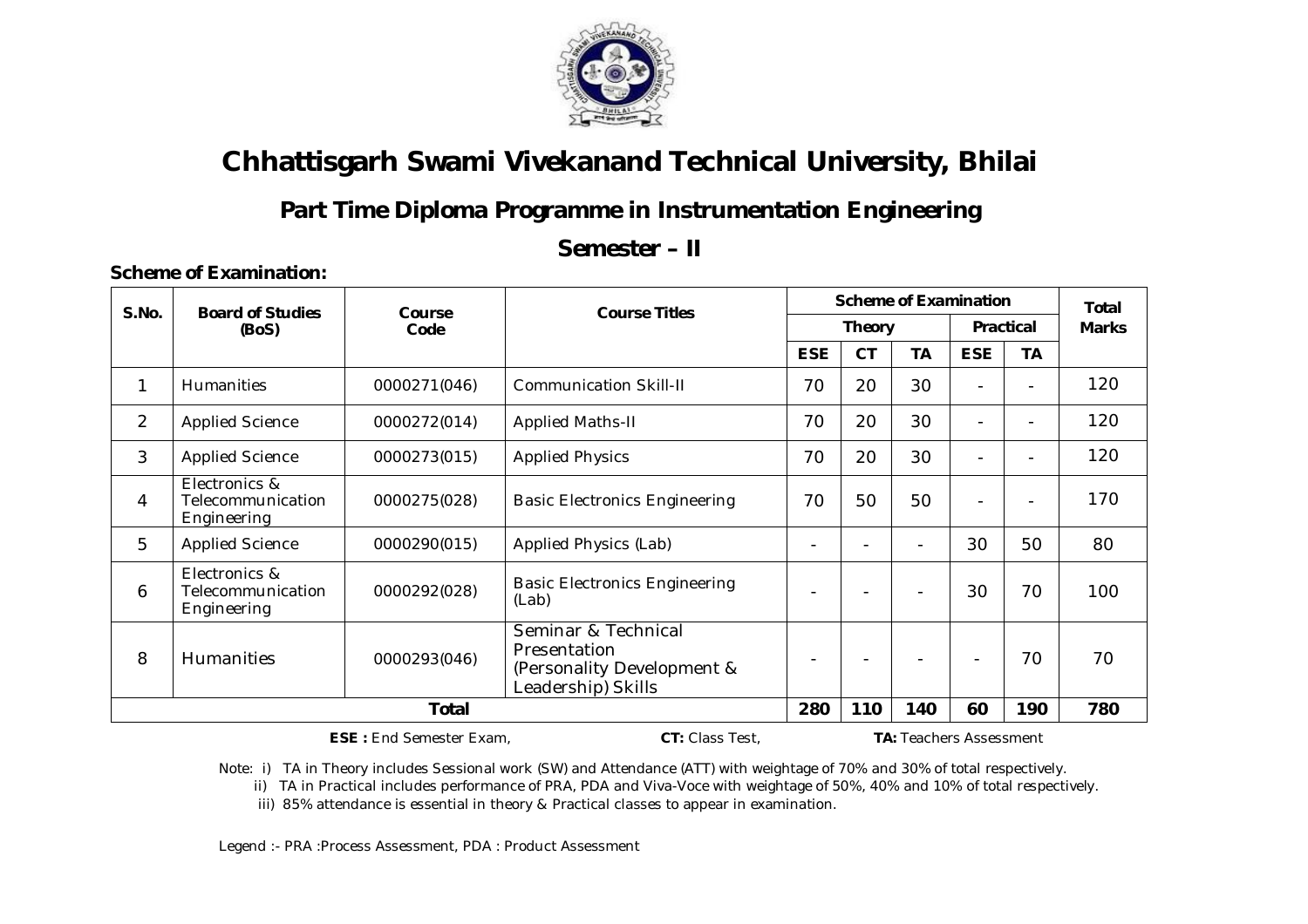

### **Part Time Diploma Programme in Instrumentation Engineering**

#### **Semester – III**

**Scheme of Studies:**

| S.No. | <b>Board of Studies</b><br>(BoS)                | Course<br>Code | <b>Course Titles</b>                                   |                          | <b>Scheme of Studies</b><br>(Hours/Week) |                |                       |  |
|-------|-------------------------------------------------|----------------|--------------------------------------------------------|--------------------------|------------------------------------------|----------------|-----------------------|--|
|       |                                                 |                |                                                        |                          | Т                                        | P              | Credit<br>$L+T+(P/2)$ |  |
|       | Electrical<br>Engineering                       | 0034371(024)   | <b>Fundamental of Electrical Machines</b>              | $\mathcal{P}$            | 1                                        |                | 3                     |  |
| 2     | Civil Engineering                               | 0000373(020)   | Environmental Engineering &<br>Sustainable Development | $\mathcal{P}$            | 1                                        |                | 3                     |  |
| 3     | E & TC<br>Engineering                           | 0034372(028)   | <b>Digital Electronics</b>                             | $\overline{\mathcal{L}}$ | 1                                        |                | 3                     |  |
| 4     | Electrical<br>Engineering                       | 0034374(024)   | Basic Electrical and Network Theory                    | $\overline{2}$           | 1                                        |                | 3                     |  |
| 5     | Electrical<br>Engineering                       | 0034390(024)   | <b>Fundamental of Electrical Machines</b><br>(Lab)     |                          | $\overline{\phantom{0}}$                 | $\overline{2}$ |                       |  |
| 6     | E & TC<br>Engineering                           | 0034391(028)   | Digital Electronics (Lab)                              |                          | $\overline{\phantom{a}}$                 | 2              |                       |  |
| 7     | Electrical<br>Engineering                       | 0034392(024)   | Basic Electrical and Network Theory<br>(Lab)           |                          | $\blacksquare$                           | 2              |                       |  |
|       |                                                 |                | 08                                                     | 04                       | 06                                       | 15             |                       |  |
|       | T-Tutorial,<br><b>P-Practical</b><br>L-Lecture, |                |                                                        |                          |                                          |                |                       |  |

Lecture (L)→CI Classroom Instruction (Includes different instructional Strategies i.e Lecture and others)

Practical (P)->LI Laboratory Instruction (Includes practical performances in Laboratory ,workshop, field or other locations using different instructional strategies).

Tutorial (T)->Includes sessional work (SW) (assignment, seminar, mini project etc), & Self Learning (SL).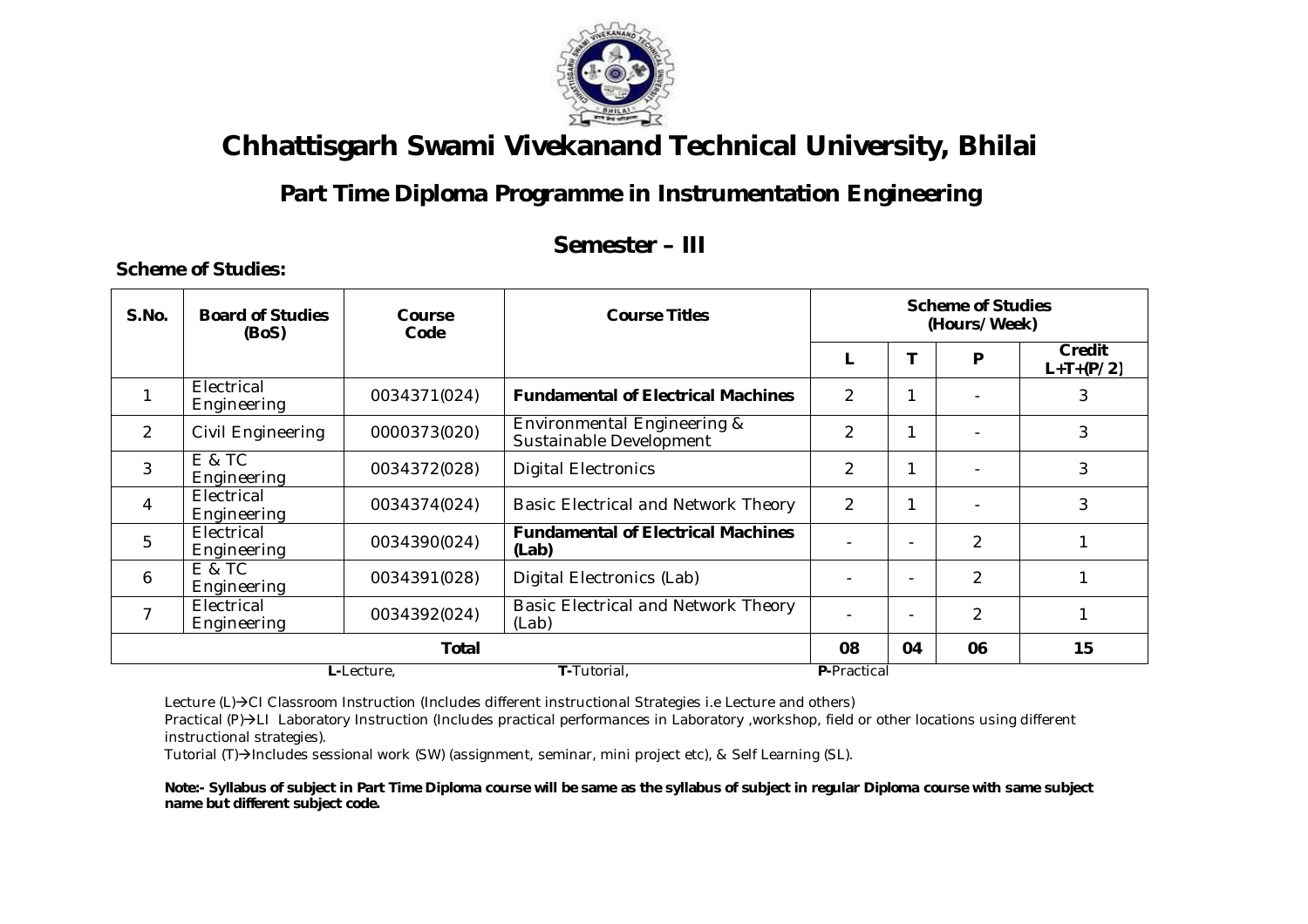

#### **Part Time Diploma Programme in Instrumentation Engineering Semester – III**

**Scheme of Examination:**

| S.No.          | <b>Board of Studies</b>   | <b>Course</b> | Course                                                            |            | <b>Scheme of Examination</b> |                          |                          |                          |              |
|----------------|---------------------------|---------------|-------------------------------------------------------------------|------------|------------------------------|--------------------------|--------------------------|--------------------------|--------------|
|                | (BoS)                     | Code          |                                                                   |            | <b>Theory</b>                |                          | <b>Practical</b>         |                          | <b>Marks</b> |
|                |                           |               |                                                                   | <b>ESE</b> | <b>CT</b>                    | <b>TA</b>                | <b>ESE</b>               | <b>TA</b>                |              |
| 1              | Electrical<br>Engineering | 0034371(024)  | <b>Fundamental of Electrical</b><br><b>Machines</b>               | 70         | 20                           | 30                       | $\qquad \qquad -$        | $\qquad \qquad -$        | 120          |
| 2              | Civil Engineering         | 0000373(020)  | <b>Environmental Engineering &amp;</b><br>Sustainable Development | 70         | 50                           | 30                       | $\blacksquare$           | $\overline{\phantom{0}}$ | 150          |
| 3              | E & TC<br>Engineering     | 0034372(028)  | <b>Digital Electronics</b>                                        | 70         | 20                           | 30                       | $\blacksquare$           | $\overline{\phantom{0}}$ | 120          |
| $\overline{4}$ | Electrical<br>Engineering | 0034374(024)  | <b>Basic Electrical and Network</b><br>Theory                     | 70         | 20                           | 30                       | $\overline{\phantom{0}}$ | $\overline{\phantom{0}}$ | 120          |
| 5              | Electrical<br>Engineering | 0034390(024)  | <b>Fundamental of Electrical</b><br>Machines (Lab)                |            |                              |                          | 30                       | 50                       | 80           |
| 6              | E & TC<br>Engineering     | 0034391(028)  | Digital Electronics (Lab)                                         |            | $\blacksquare$               | $\blacksquare$           | 30                       | 50                       | 80           |
| $\overline{7}$ | Electrical<br>Engineering | 0034392(024)  | <b>Basic Electrical and Network</b><br>Theory (Lab)               |            | $\blacksquare$               | $\overline{\phantom{a}}$ | 30                       | 50                       | 80           |
|                |                           |               | 280                                                               | 110        | 120                          | 90                       | 150                      | 750                      |              |

**ESE :** End Semester Exam, **CT:** Class Test, **TA:** Teachers Assessment

Note: i) TA in Theory includes Sessional work (SW) and Attendance (ATT) with weightage of 70% and 30% of total respectively.

ii) TA in Practical includes performance of PRA, PDA and Viva-Voce with weightage of 50%, 40% and 10% of total respectively.

iii) 85% attendance is essential in theory & Practical classes to appear in examination.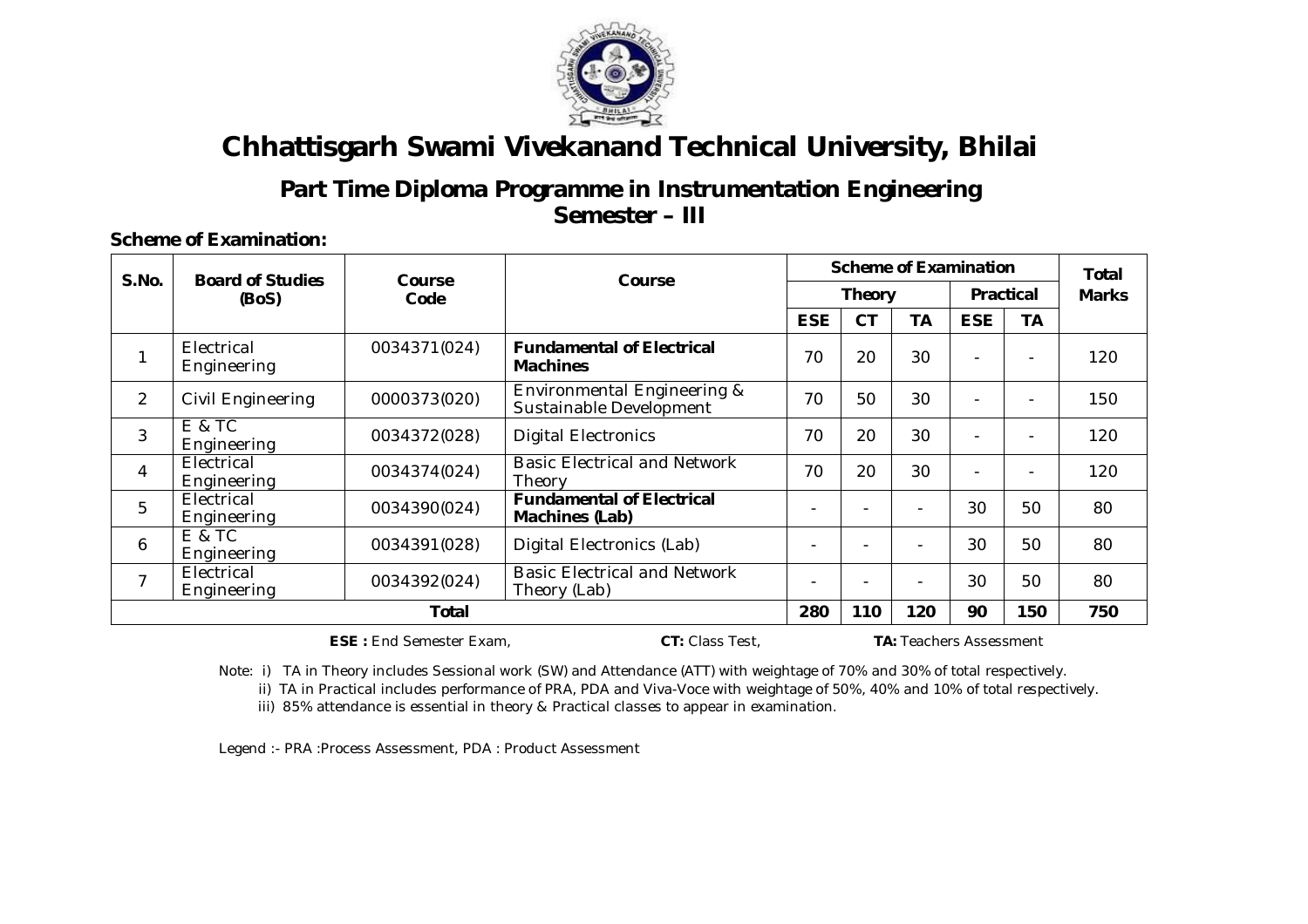

## **Part Time Diploma Programme in Instrumentation Engineering**

#### **Semester – IV**

#### **L-**Lecture, **T-**Tutorial, **P-**Practical **S.No. Board of Studies (BoS) Course Code Course Titles Scheme of Studies (Hours/Week) L T P Credit L+T+(P/2)** <sup>1</sup> E & TC Engineering 0034471(028) **Microcontroller and Its Application** and its  $\begin{vmatrix} 3 & 1 \\ 3 & 3 \end{vmatrix}$   $\begin{vmatrix} -1 & 3 \\ 3 & 3 \end{vmatrix}$ 2 Instrumentation<br>Engineering 0034473(034) Industrial Instrumentation and<br>
Sensors<br>
Electrical and Electronics Sensors  $\begin{array}{|c|c|c|c|c|c|c|c|c|c|c|} \hline \text{Sensors} & 2 & 1 & - & 3 \\ \hline \end{array}$  $3$  | Electrical Engineering | 0024472(024) Electrical and Electronics<br>Measurements  $\begin{vmatrix} 2 & 1 & -1 \\ 1 & 3 \end{vmatrix}$ 4 Computer Science and Engineering **Disk Replace 19 (1)** 0034474(022) **Programming in 'C'** 2 | 1 | - | 3 <sup>5</sup> E & TC Engineering 0034490(028) **Microcontroller and Its Application (Lab)**  $\begin{vmatrix} 1 & 2 \\ 4 & 2 \end{vmatrix}$  1 6 **Instrumentation** Instrumentation 0034491(034) Industrial Instrumentation and<br>Engineering 0034491(034) Sensors (Lab) Sensors (Lab)  $\begin{array}{|c|c|c|c|c|c|c|c|c|c|c|} \hline \end{array}$  .  $\begin{array}{|c|c|c|c|c|c|c|c|c|} \hline \end{array}$  .  $\begin{array}{|c|c|c|c|c|c|c|c|} \hline \end{array}$  .  $\begin{array}{|c|c|c|c|c|c|c|c|c|} \hline \end{array}$  . This conservation is the sensors (Lab) <sup>7</sup> Electrical Engineering 0034492(024) Electrical and Electronics Electrical and Electronics<br>Measurements (Lab)  $\begin{vmatrix} 1 & 1 \\ 2 & 2 \end{vmatrix}$  1 8 Computer Science and<br>Engineering 0034493(022) **Programming in 'C' (Lab)**  $\vert$  -  $\vert$  -  $\vert$  4  $\vert$  2 **Total 09 03 10 17**

**Scheme of Studies:**

Lecture (L)->CI Classroom Instruction (Includes different instructional Strategies i.e Lecture and others)

Practical (P)->LI Laboratory Instruction (Includes practical performances in Laboratory ,workshop, field or other locations using different instructional strategies).

Tutorial (T)-Includes sessional work (SW) (assignment, seminar, mini project etc), & Self Learning (SL).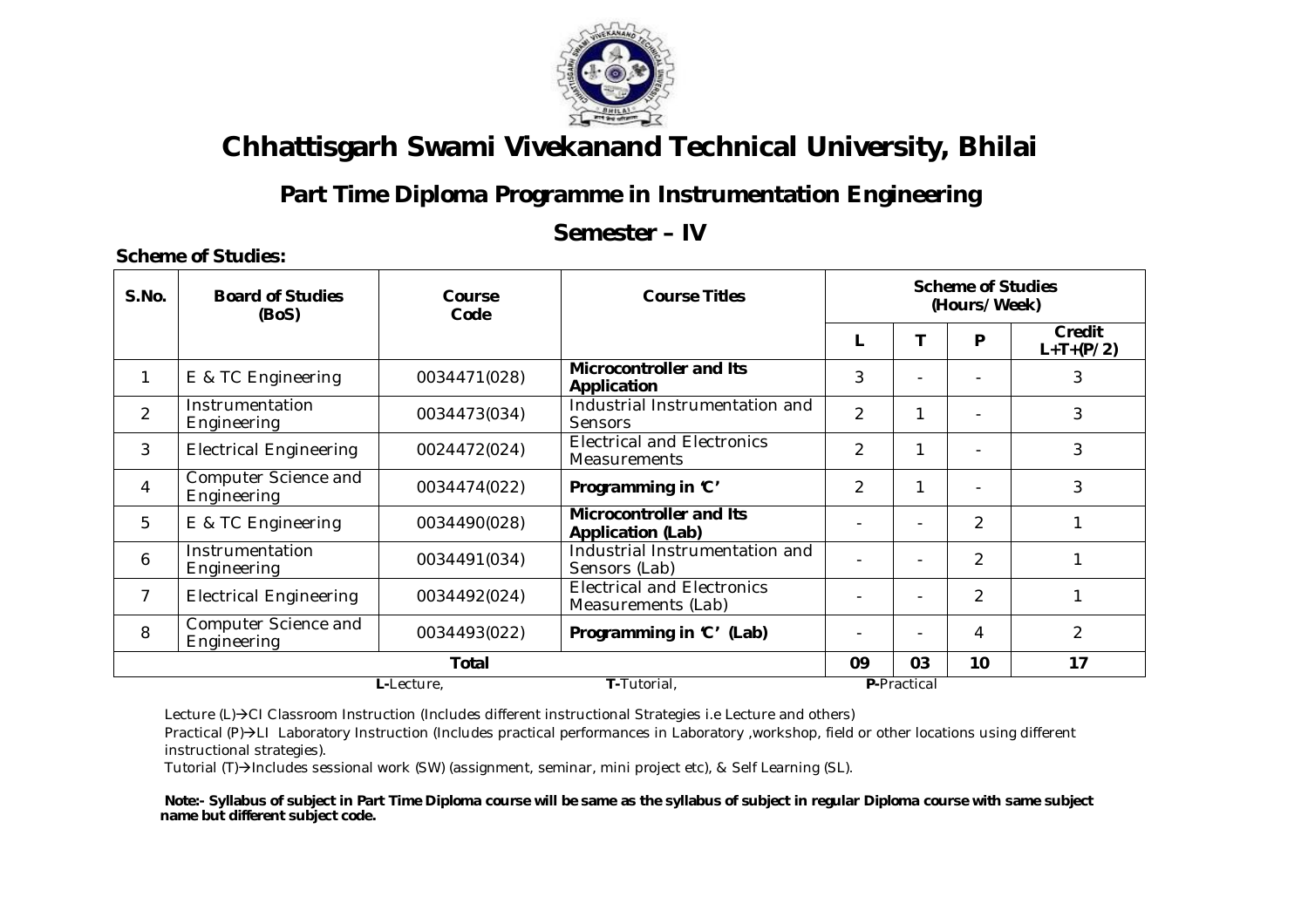

## **Part Time Diploma Programme in Instrumentation Engineering**

#### **Semester – IV**

#### **Scheme of Examination:**

| S.No.          | <b>Board of Studies</b>                    | Course       | <b>Course Titles</b>                                       |                          | <b>Scheme of Examination</b> |           |                          |                          |              |
|----------------|--------------------------------------------|--------------|------------------------------------------------------------|--------------------------|------------------------------|-----------|--------------------------|--------------------------|--------------|
|                | (BoS)                                      | Code         |                                                            |                          | <b>Theory</b>                |           | <b>Practical</b>         |                          | <b>Marks</b> |
|                |                                            |              |                                                            | <b>ESE</b>               | <b>CT</b>                    | <b>TA</b> | <b>ESE</b>               | TA                       |              |
| 1              | E & TC Engineering                         | 0034471(028) | <b>Microcontroller and Its</b><br>Application              | 70                       | 20                           | 30        | $\overline{\phantom{0}}$ |                          | 120          |
| $\overline{2}$ | Instrumentation<br>Engineering             | 0034473(034) | Industrial Instrumentation<br>and Sensors                  | 70                       | 20                           | 30        |                          | $\overline{\phantom{0}}$ | 120          |
| 3              | Electrical<br>Engineering                  | 0024472(024) | <b>Electrical and Electronics</b><br><b>Measurements</b>   | 70                       | 20                           | 30        | $\overline{\phantom{a}}$ | $\overline{\phantom{0}}$ | 120          |
| 4              | <b>Computer Science</b><br>and Engineering | 0034474(022) | Programming in 'C'                                         | 70                       | 50                           | 50        | $\overline{\phantom{a}}$ | $\overline{\phantom{0}}$ | 170          |
| 5              | E & TC Engineering                         | 0034490(028) | <b>Microcontroller and Its</b><br><b>Application (Lab)</b> |                          | $\overline{\phantom{0}}$     |           | 30                       | 50                       | 80           |
| 6              | Instrumentation<br>Engineering             | 0034491(034) | Industrial Instrumentation<br>and Sensors (Lab)            |                          |                              |           | 30                       | 50                       | 80           |
| 7              | Electrical<br>Engineering                  | 0034492(024) | <b>Electrical and Electronics</b><br>Measurements (Lab)    |                          |                              |           | 30                       | 50                       | 80           |
| 8              | <b>Computer Science</b><br>and Engineering | 0034493(022) | Programming in 'C' (Lab)                                   | $\overline{\phantom{0}}$ | $\overline{\phantom{0}}$     |           | 30                       | 70                       | 100          |
|                | <b>Total</b>                               |              |                                                            |                          |                              | 140       | 120                      | 220                      | 870          |

 **ESE :** End Semester Exam, **CT:** Class Test, **TA:** Teachers Assessment

Note: i) TA in Theory includes Sessional work (SW) and Attendance (ATT) with weightage of 70% and 30% of total respectively.

ii) TA in Practical includes performance of PRA, PDA and Viva-Voce with weightage of 50%, 40% and 10% of total respectively.

iii) 85% attendance is essential in theory & Practical classes to appear in examination.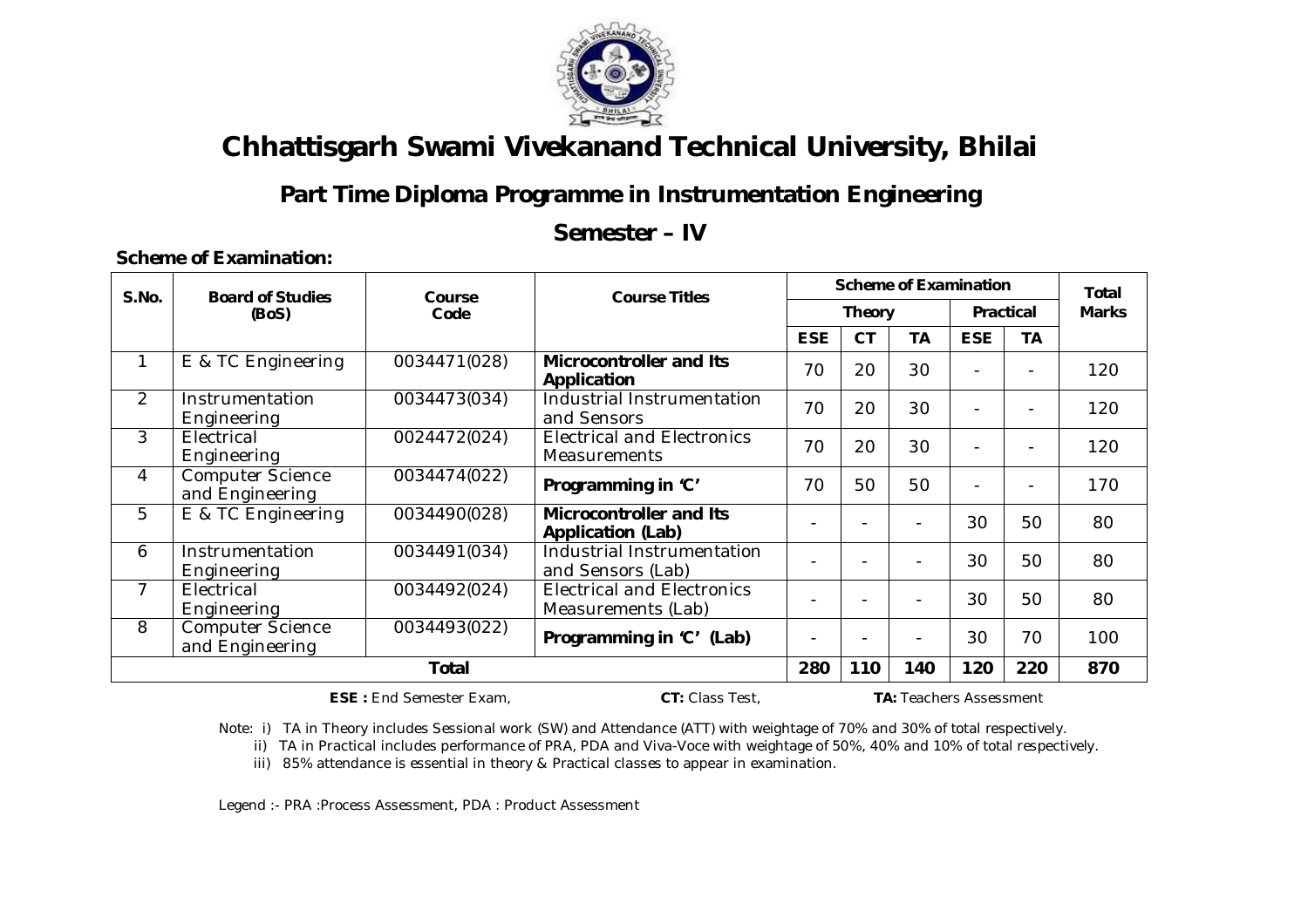

#### **Part Time Diploma Programme in Instrumentation Engineering Semester – V**

**Scheme of Studies:**

| S.No.          | <b>Board of Studies</b><br>(BoS) | Course<br>Code | <b>Course Titles</b>                               |                |                | <b>Scheme of Studies</b><br>(Hours/Week) |                              |
|----------------|----------------------------------|----------------|----------------------------------------------------|----------------|----------------|------------------------------------------|------------------------------|
|                |                                  |                |                                                    | L              |                | P                                        | <b>Credit</b><br>$L+T+(P/2)$ |
| 1              | Instrumentation Engg.            | 0034571 (034)  | Analog Circuits & Application                      | $\overline{2}$ |                | 1                                        | 3                            |
| 2              | Instrumentation Engg.            | 0034572 (034)  | Analytical Instrumentation                         | $\overline{2}$ |                | 1                                        | 3                            |
| 3              | Instrumentation Engg.            | 0034573 (034)  | <b>Basic Control System</b>                        | $\overline{2}$ |                | 1                                        | 3                            |
| $\overline{4}$ | Instrumentation Engg.            | 0034574 (034)  | <b>Bio Medical Instrumentation</b>                 | $\overline{2}$ |                | 1                                        | 3                            |
| 5              | Instrumentation Engg.            | 0034591 (034)  | Analog Circuits & Application<br>(Lab)             |                | $\overline{2}$ |                                          | 1                            |
| 6              | Instrumentation Engg.            | 0034592 (034)  | Analytical Instrumentation<br>(Lab)                | -              | $\overline{2}$ |                                          | 1                            |
| $\overline{7}$ | Instrumentation Engg.            | 0034593 (034)  | Basic Control System (Lab)                         | $\blacksquare$ | $\overline{2}$ |                                          | $\mathbf{1}$                 |
| 8              | Humanities                       |                | <b>Indian Constitution</b><br>(Non Credit Subject) | -              | $\overline{2}$ |                                          |                              |
| 9              | <b>Humanities</b>                |                | Library & Self Learning                            | -              | 4              |                                          |                              |
|                |                                  | <b>Total</b>   |                                                    | 08             | 12             | 04                                       | 15                           |
|                |                                  | L-Lecture,     | T-Tutorial,                                        |                | P-Practical    |                                          |                              |

Lecture (L)→CI Classroom Instruction (Includes different instructional Strategies i.e Lecture and others)

Practical (P)->LI Laboratory Instruction (Includes practical performances in Laboratory ,workshop, field or other locations using different instructional strategies).

Tutorial (T)->Includes sessional work (SW) (assignment, seminar, mini project etc), & Self Learning (SL).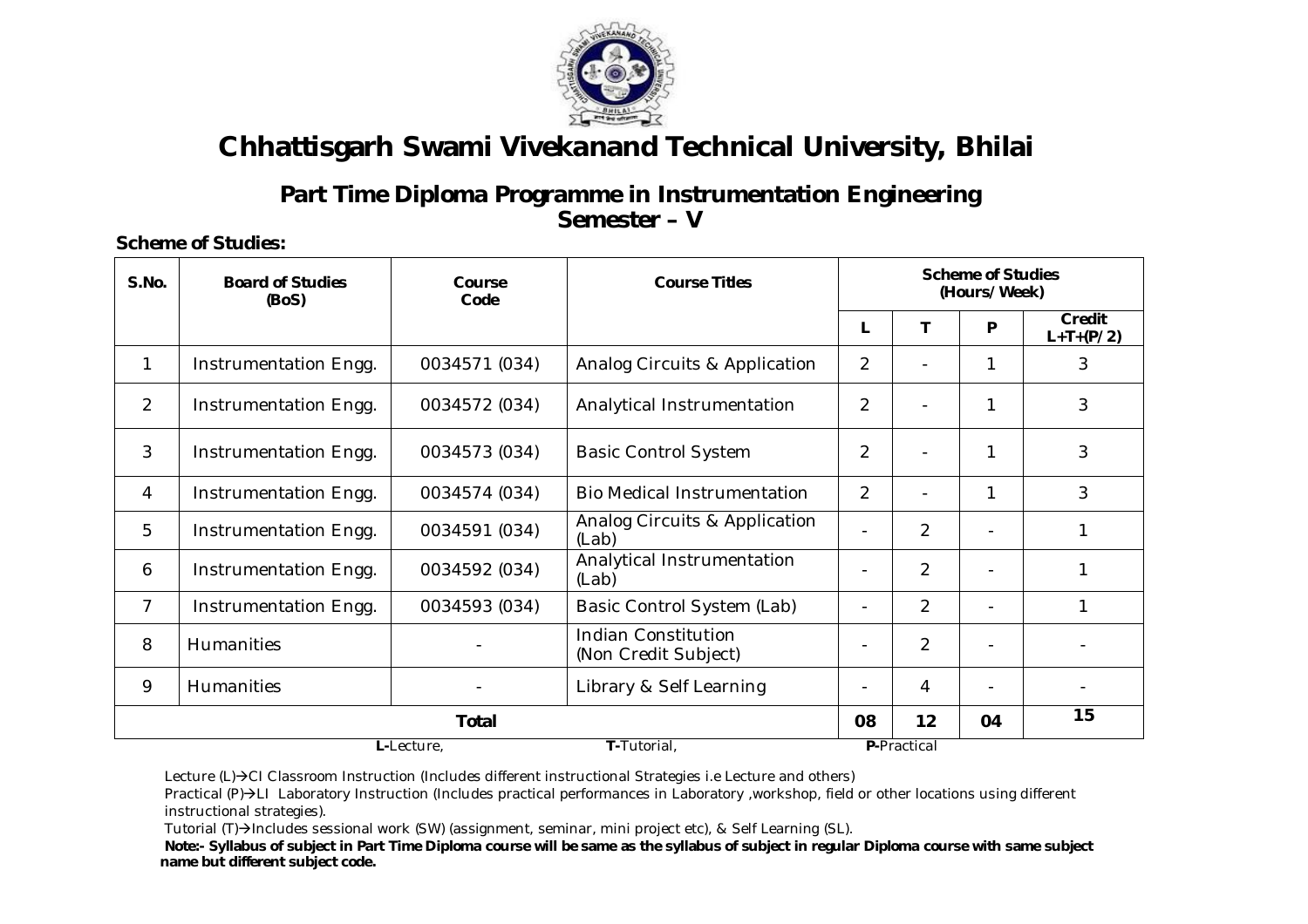

### **Part Time Diploma Programme in Instrumentation Engineering Semester – V**

#### **Scheme of Examination:**

| <b>Scheme of Examination</b><br>S.No.<br><b>Course Titles</b><br><b>Board of Studies</b><br>Course |                       |              |                                                    |            |               | <b>Total</b>   |                  |                          |              |
|----------------------------------------------------------------------------------------------------|-----------------------|--------------|----------------------------------------------------|------------|---------------|----------------|------------------|--------------------------|--------------|
|                                                                                                    | (BoS)                 | Code         |                                                    |            | <b>Theory</b> |                | <b>Practical</b> |                          | <b>Marks</b> |
|                                                                                                    |                       |              |                                                    | <b>ESE</b> | <b>CT</b>     | TA             | <b>ESE</b>       | <b>TA</b>                |              |
| 1                                                                                                  | Instrumentation Engg. | 0034571(034) | <b>Analog Circuits &amp; Application</b>           | 70         | 20            | 30             | $\blacksquare$   | $\overline{\phantom{a}}$ | 120          |
| $\overline{2}$                                                                                     | Instrumentation Engg. | 0034572(034) | Analytical Instrumentation                         | 70         | 20            | 30             | $\blacksquare$   | $\overline{\phantom{a}}$ | 120          |
| 3                                                                                                  | Instrumentation Engg. | 0034573(034) | <b>Basic Control System</b>                        | 70         | 20            | 30             | $\blacksquare$   | $\overline{\phantom{0}}$ | 120          |
| 4                                                                                                  | Instrumentation Engg. | 0034574(034) | <b>Bio Medical Instrumentation</b>                 | 70         | 20            | 30             | L,               |                          | 120          |
| 5                                                                                                  | Instrumentation Engg. | 0034591(034) | Analog Circuits & Application<br>(Lab)             |            |               |                | 30               | 50                       | 80           |
| 6                                                                                                  | Instrumentation Engg. | 0034592(034) | Analytical Instrumentation (Lab)                   |            |               |                | 30               | 50                       | 80           |
| $\overline{7}$                                                                                     | Instrumentation Engg. | 0034593(034) | Basic Control System (Lab)                         |            |               |                | 30               | 50                       | 80           |
| 8                                                                                                  | Humanities            |              | <b>Indian Constitution</b><br>(Non Credit Subject) |            |               | $\blacksquare$ | $\blacksquare$   | $\overline{\phantom{a}}$ |              |
| 9                                                                                                  | <b>Humanities</b>     |              | Library & Self Learning                            |            |               |                |                  |                          |              |
|                                                                                                    | <b>Total</b>          |              |                                                    |            |               | 120            | 90               | 150                      | 720          |

 **ESE :** End Semester Exam, **CT:** Class Test, **TA:** Teachers Assessment

Note: i) TA in Theory includes Sessional work (SW) and Attendance (ATT) with weightage of 70% and 30% of total respectively.

ii) TA in Practical includes performance of PRA, PDA and Viva-Voce with weightage of 50%, 40% and 10% of total respectively.

iii) 85% attendance is essential in theory & Practical classes to appear in examination.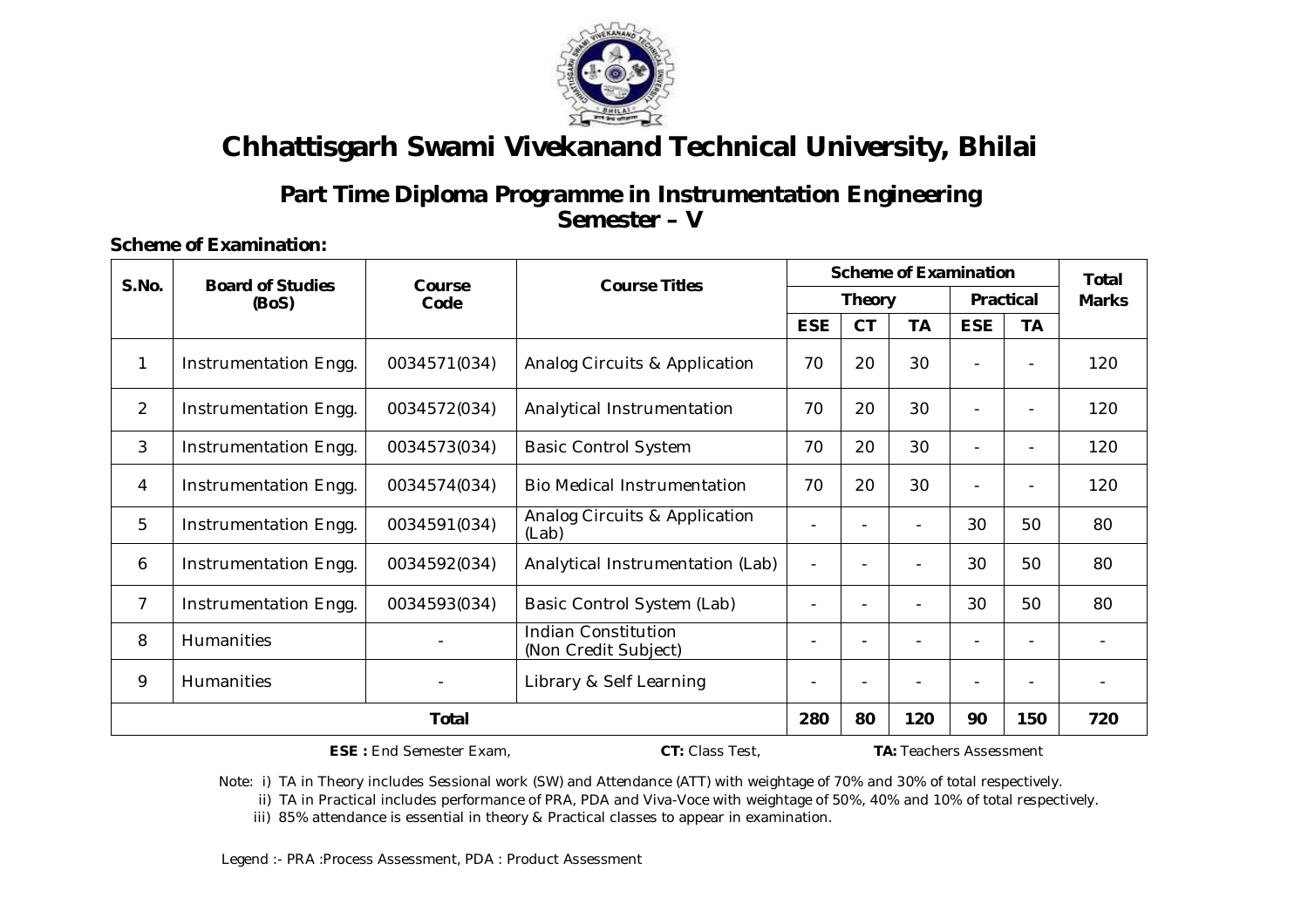

### **Part Time Diploma Programme in Instrumentation Engineering Semester – VI**

#### **Scheme of Studies:**

| S.No.          | <b>Board of Studies</b><br>(BoS) | Course<br>Code | <b>Course Titles</b>                                      |                          |    | <b>Scheme of Studies</b><br>(Hours/Week) |                       |
|----------------|----------------------------------|----------------|-----------------------------------------------------------|--------------------------|----|------------------------------------------|-----------------------|
|                |                                  |                |                                                           | L                        | Т  | P                                        | Credit<br>$L+T+(P/2)$ |
|                | Instrumentation<br>Engineering   | 0034671(034)   | Principles of Data<br>Communication & Networking          | 3                        |    |                                          | 4                     |
| $\overline{2}$ | <b>Electrical Engineering</b>    | 0024673(024)   | <b>Power Electronics</b>                                  | 3                        |    |                                          | 4                     |
| 3              | Instrumentation<br>Engineering   | 0034672(034)   | Industrial Safety Equipment<br>and Instrument             | 3                        |    |                                          | 4                     |
| $\overline{4}$ | Instrumentation<br>Engineering   | 0034691(034)   | Principles of Data<br>Communication & Networking<br>(Lab) |                          |    | 2                                        | 1                     |
| 5              | <b>Electrical Engineering</b>    | 0034692(024)   | Power Electronics (Lab)                                   | $\overline{\phantom{m}}$ |    | 2                                        |                       |
| 6              | Instrumentation<br>Engineering   | 0034693(034)   | <b>Instrumentation Engineering</b><br>Drawing (Lab)       |                          |    | 2                                        |                       |
| $\overline{7}$ | Humanities                       |                | Library & Self Learning                                   | $\overline{\phantom{m}}$ |    | 6                                        |                       |
|                |                                  | <b>Total</b>   |                                                           | 09                       | 03 | 12                                       | 15                    |
|                |                                  |                |                                                           |                          | 24 |                                          |                       |
|                | L-Lecture.                       |                | T-Tutorial,                                               |                          |    | <b>P-Practical</b>                       |                       |

Lecture  $(L) \rightarrow$  CI Classroom Instruction (Includes different instructional Strategies i.e Lecture and others)

Practical (P)  $\rightarrow$  LI Laboratory Instruction (Includes practical performances in Laboratory ,workshop, field or other locations using different instructional strategies).

Tutorial (T) $\rightarrow$ Includes sessional work (SW) (assignment, seminar, mini project etc), & Self Learning (SL).